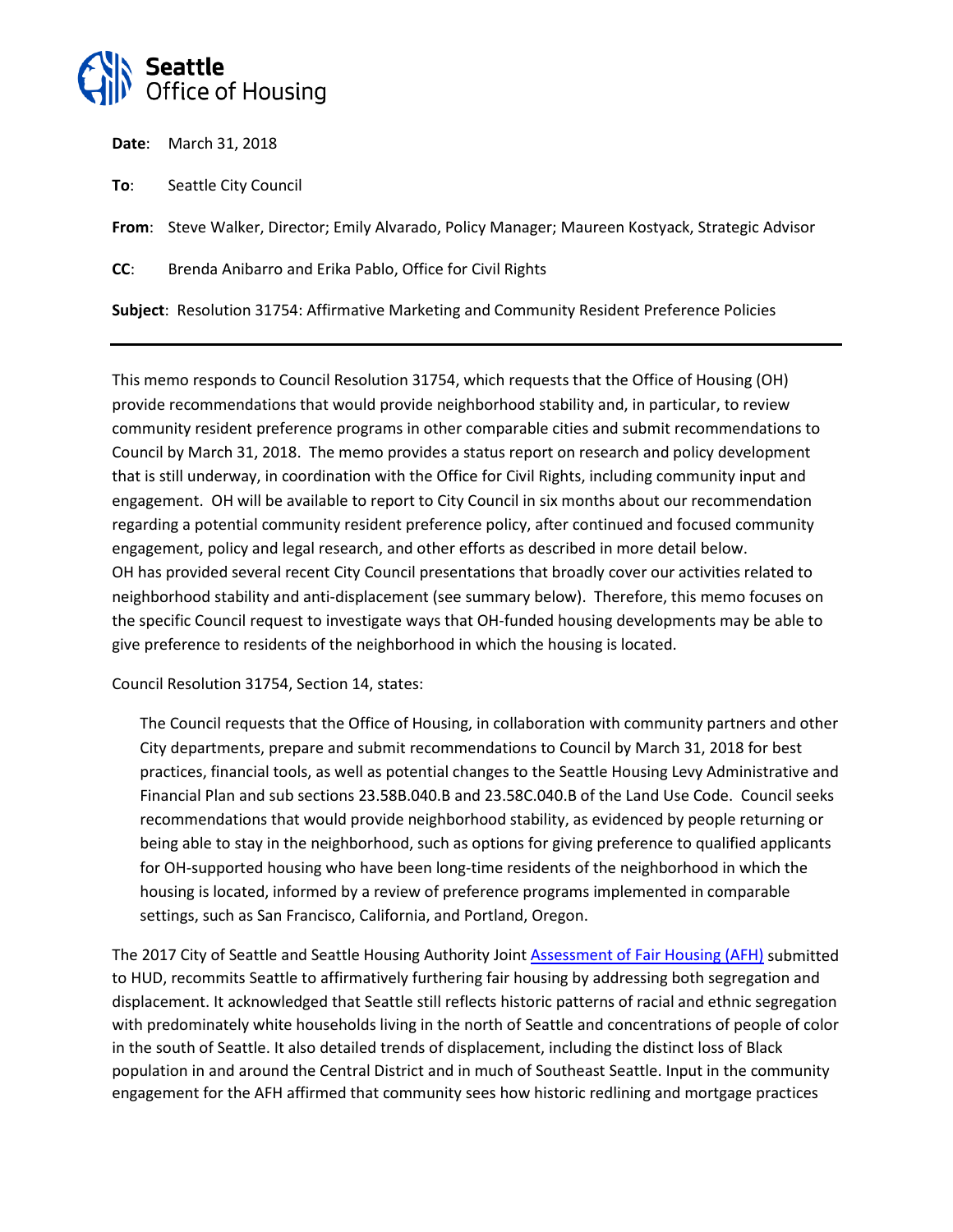shaped the racial character of neighborhoods and how economic pressures now displace residents from their longstanding communities.

[Seattle 2035 Growth and Equity Analysis](http://www.seattle.gov/dpd/cs/groups/pan/@pan/documents/web_informational/p2427615.pdf) analyzed impacts on displacement and opportunity related to Seattle's Growth Strategy, providing analysis of some of the ways that the growth strategies could affect the city's marginalized populations. Specifically, it mapped displacement risk, focusing on both physical (direct) and economic and cultural (indirect) displacement that affects marginalized populations. By combining data on vulnerability, amenities, development potential, and rents, the displacement risk index identifies areas where displacement of marginalized populations may be more likely.

Addressing displacement is priority for City housing funding programs. The Council-adopted OH Funding Policies set objectives for the Rental Housing Program, including: *Contribute to the City's equitable development goals through the development and preservation of affordable housing in low-income neighborhoods where underserved groups have historic ties, including neighborhoods where low-income individuals and families are at high risk of displacement.* Significant concerns about displacement were expressed during City Council's deliberations on the 2016 Seattle Housing Levy renewal.

There is strong community concern about displacement of communities of color and low-income households, and consistent advocacy for the City to strengthen strategies that provide an opportunity for people to stay in their communities, help sustain longstanding local cultural anchors, and also to address past harms. This support has been well-documented in the city plans and policies referenced above.

#### **1. Background – Anti-Displacement Strategies to Promote Neighborhood Stability**

The exploration of a community resident preference policy -- intended to help low-income residents return to or stay in their neighborhood -- must consider the context of the City residential antidisplacement and stabilization strategies that are in place. Anti-displacement is central to the Office of Housing's work. OH deploys a range of strategies designed to prevent and mitigate displacement and help longtime residents remain in their neighborhoods. These strategies include:

- Funding the development and preservation of affordable housing, including in high displacement risk neighborhoods, and including developments that provide ground floor spaces for cultural, community and commercial anchors
- Funding of new Rental Rehabilitation Financing
- Sustainable homeownership tools, including Home Repair Program loans and grants
- Strategic acquisition of property for affordable housing
- Community input and engagement:
	- o *Community Driven Outcomes in Affordable Housing Development*. This all-day workshop on February 27<sup>th</sup> was designed to bring together community-based organizations, housing organizations, neighborhood groups interested in community outcomes and anti-displacement. Its purpose was to foster communication, provide information, and hear community input. The workshop featured local and national case studies as well as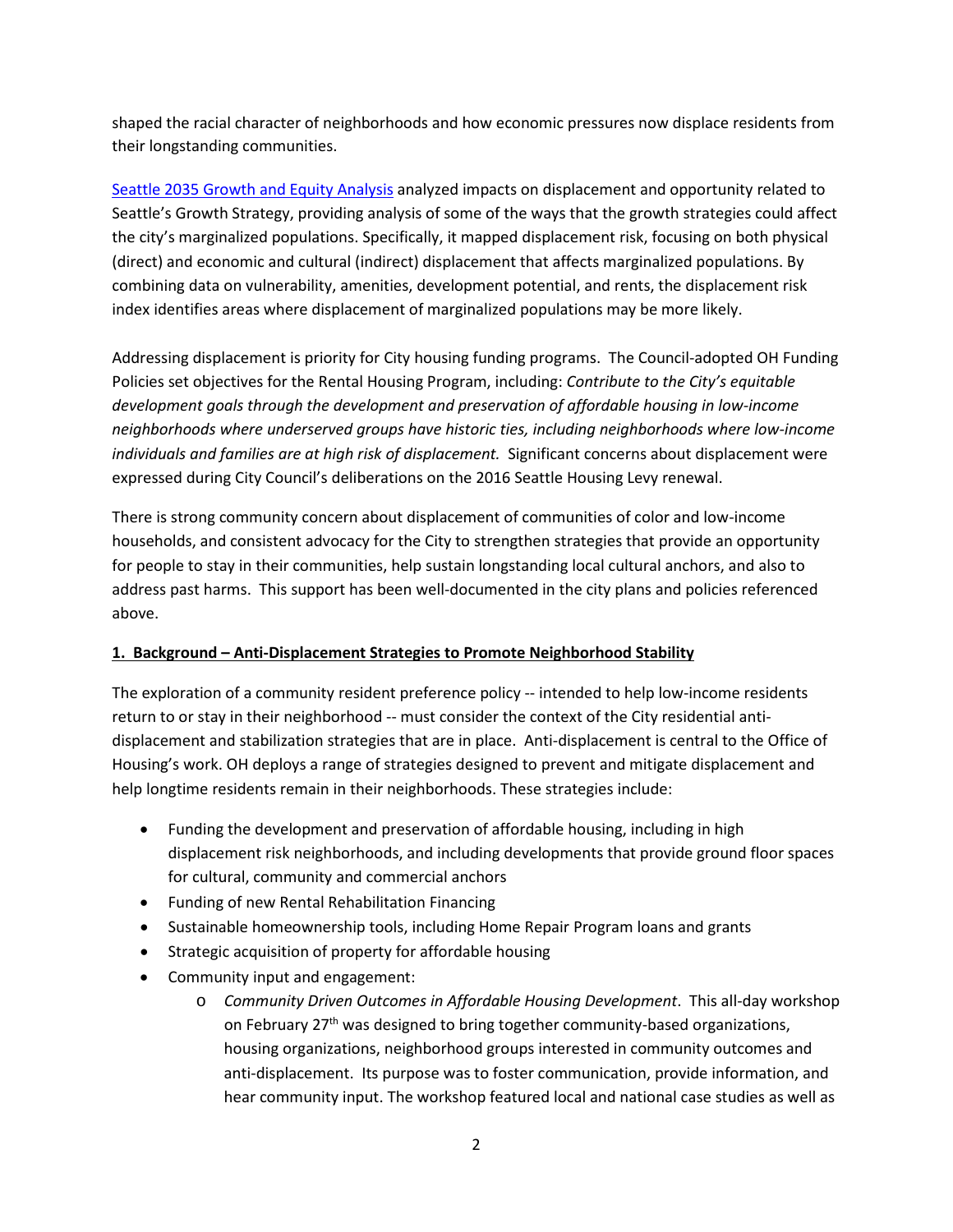in depth discussions of key issues. Several city departments assisted with planning and presenting the workshop, which was attended by about 80 people. The workshop presentation by OH and OCR on affirmative marketing and resident preference is attached. All workshop materials are posted on OH's website.

#### **2. Affirmative Marketing – Requirements and Best Practices**

Affirmative Marketing refers to outreach to potential housing residents, beyond standard advertising, to let them know that affordable housing opportunities are available. The purpose of affirmative marketing is to provide equal access to housing choices regardless of race, national origin, familial status, disability, and other protected class status. Affirmative marketing is mandated by the U.S. Department of Housing and Urban Development (HUD) for all federally funded housing as an essential step to further fair housing. OH has extended this requirement to all City-funded housing.

Affirmative marketing has helped to provide neighborhood residents with access to new affordable housing developments in a number of Seattle projects. To that end, ensuring effective affirmative marketing policies are in place is foundational; it is the basis for who knows about and applies for Citysupported affordable housing.

**i. City Affordable Housing Incentive Programs:** Early this year, OH released new requirements for affirmative marketing for housing that is participating in incentive programs, including the Multifamily Tax Exemption Program, Incentive Zoning, and Mandatory Housing Affordability. Under the [Affirmative Marketing](http://www.seattle.gov/Documents/Departments/Housing/HousingDevelopers/MultifamilyTaxExemption/Affirmative%20Marketing%20Plan%20-%20Info%20sheet.pdf) policy, two weeks prior to generalized advertising for the initial lease up of the property, the owner must: 1) contact the Seattle Housing Authority so that information about available units will be communicated to voucher holders, and 2) contact three community-based organizations to inform them of the available units. In addition, the policy requires that property owners annually share their leasing information with community-based organizations. Lastly, the policy requires that the properties offer a voluntary demographic survey to residents so that OH can gain important data on households benefiting from the program.

This Affirmative Marketing policy for was developed after implementation of a Racial Equity toolkit, a survey to 100 community-based organizations, and meetings with community groups facilitated by the Department of Neighborhood's Community Liaisons. Key lessons learned from the engagement include: many community organizations serving low-income communities of color felt that housing information was shared by word of mouth in their communities, so an online database would not be the best tool to help underserved and marginalized communities know about available housing. OH will closely monitor implementation of this policy.

**ii. City-Funded Affordable Housing:** OH requires affirmative marketing for all City-funded housing. A housing owner must include a description of affirmative marketing efforts in its Management Plan for each project, which is approved by OH prior to initial leasing. This must include actions to provide information and otherwise attract eligible applicants from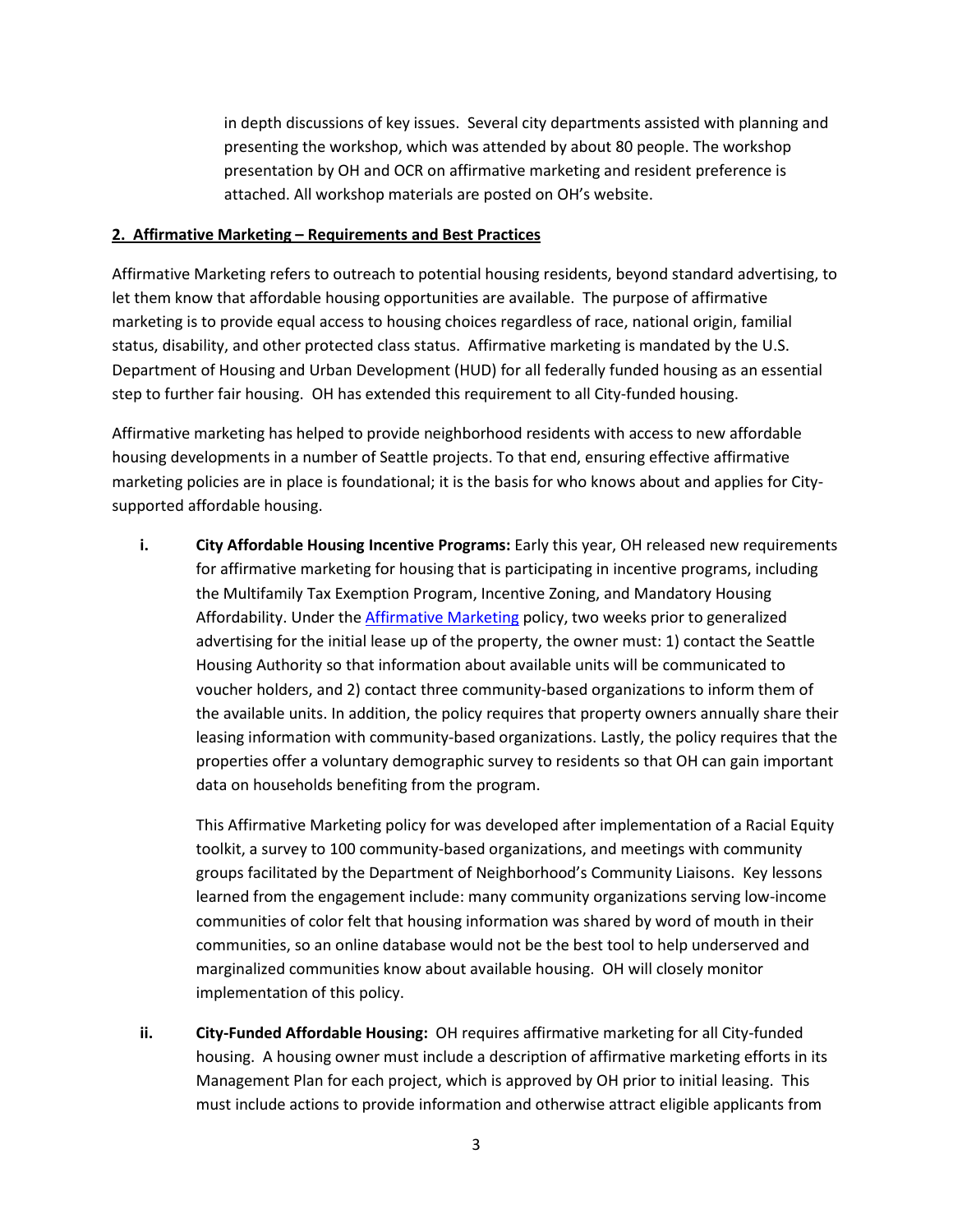all racial, ethnic and gender groups in the area, including persons who are otherwise unlikely to apply for housing at their property. Owners meet these requirements, in part, by contacting organizations serving disadvantage groups to let them know of housing opportunities and how their community members or clients can apply. Owners must report annually to OH on their efforts and results.

In the coming months, OH will develop a guidance for affirmative marketing for funded housing based on national and local best practices. This work will build on outreach to community organizations conducted for the incentive program requirements described above. It will involve input from community organizations and housing providers, as well as research on national best practices. The purpose of this work will be to provide information and improve practices and, over time, to examine the impact of affirmative marketing on the diversity of applications received.

Office of Housing Next Steps:

- Research national best practices; survey and convene local organizations to identify local best practices
- Circulate draft and finalize OH Guidance for City-funded housing
- Monitor outcomes of Incentive Program Affirmative Marketing Requirements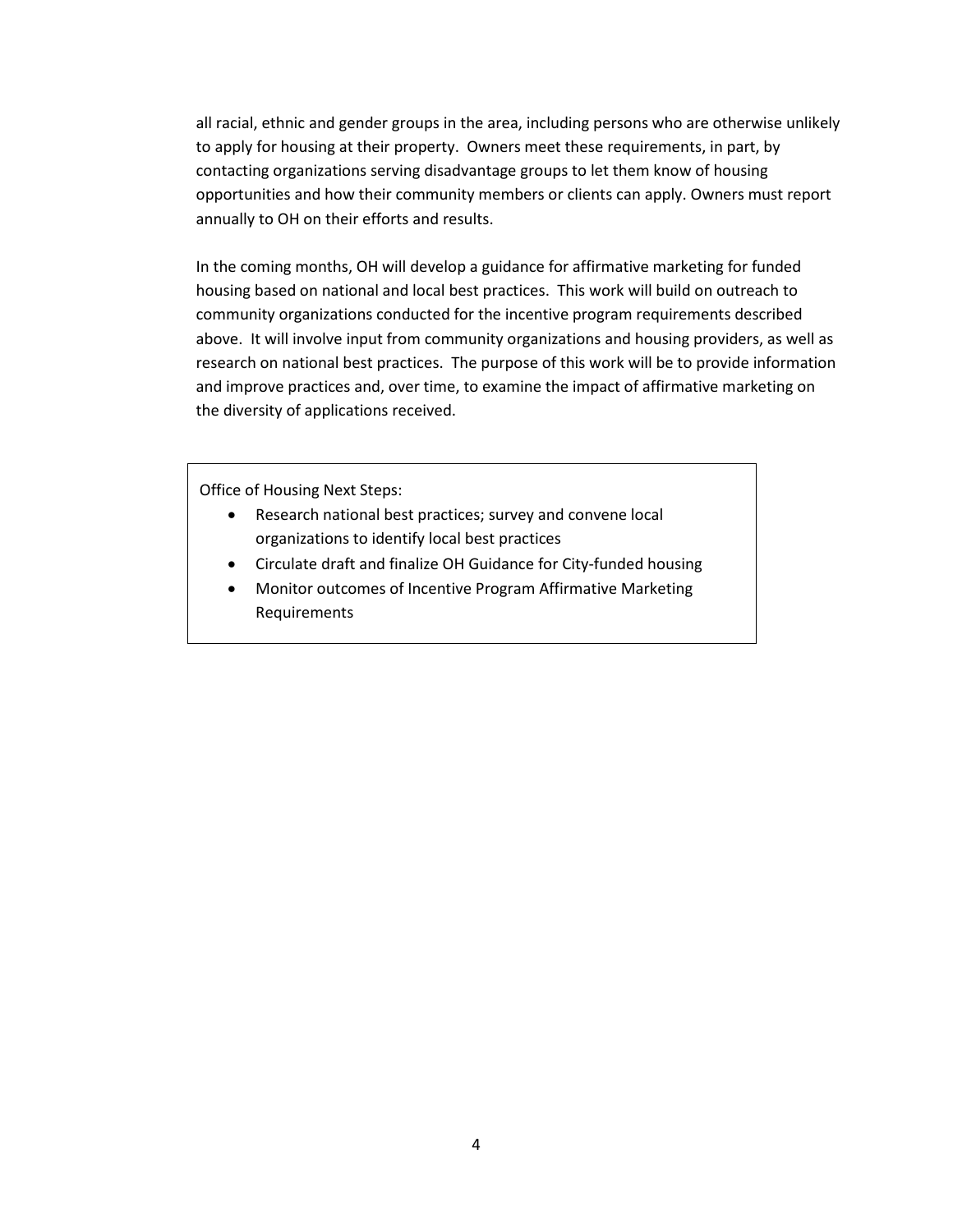#### **3. Community Resident Preference – Case Studies**

Community Resident Preference refers to policies that give a preference to certain applicants to housing at the time of initial leasing. If carefully constructed, such policies can be part of a jurisdiction's antidisplacement strategies.

Community Resident Preference policies do not generally guarantee that an applicant eligible for the preference will be able to reside in a particular housing development. Depending on the number and type of preferences used, the policy will create a smaller pool of eligible applicants for units subject to the preference. A lottery is still commonly used to create a ranked list of applicants.

To conform with Fair Housing, any preference policy must meet the requirements of HUD's 2015 Rule on Affirmatively Furthering Fair Housing. This rule advances the original objective of the Fair Housing Act to reduce segregation, and increase choice and opportunity, for members of protected classes. It created a legal test for disparate impact, including a requirement that policies be designed to limit/minimize discriminatory impact on members of protected classes. For example, a policy that gives preference to residents of a neighborhood that has a high proportion of a particular racial group may be seen to discriminate against members of other protected classes. OH is working closely with the Office for Civil Rights to research policy options and engage the community to address any concerns raised about potential discriminatory impacts of preference policies.

In recent years, community-based affordable housing developers in Seattle have explored or implemented various approaches to provide preference to certain applicants, to address and prevent displacement. One development provided a preference for applicants from certain zip codes reflecting communities with a high risk of displacement. Absent clear government guidance, this approach has been met with hesitance by property management companies.

#### **Case Studies**

Several cities across the country have implemented Community Resident Preference policies at the urging of community members to help address past harms of segregation caused by government policy and practice and to address present impacts of displacement. While the policies vary in design and implementation, they share an underlying purpose. Vicki Been, the former Department of Housing Preservation and Development Commissioner for the City of New York [explained](https://ralphlosey.files.wordpress.com/2017/12/winfield-v-city-of-new-york-tar-case.pdf) that New York "is intended to ensure that local residents, many of whom have deep roots in the community and have persevered through years of unfavorable living conditions, are able to remain in their neighborhoods as those neighborhoods are revitalized" in part through development. In Portland, Oregon, policy was institute[d explicitly](http://media.oregonlive.com/portland_impact/other/NNE%20Combined%20Presentation%2012%2015%202015.pdf) to mitigate marginalizing or displacing community members, particularly because Portland's urban renewal explicitly marginalized and displaced historic residents of North and Northeast Portland. In San Francisco, Mayor Edwin Lee [acknowledged](https://www.npr.org/2016/09/23/495237494/feds-to-allow-preferences-for-low-income-applicants-in-s-f-housing-complex) that their policy was "important progress in our efforts to halt the displacement of residents at greatest risk of being forced out of the city they know and love," said. "This will thwart the out-migration of African-American and Latino communities who have been deeply impacted by the challenging housing market."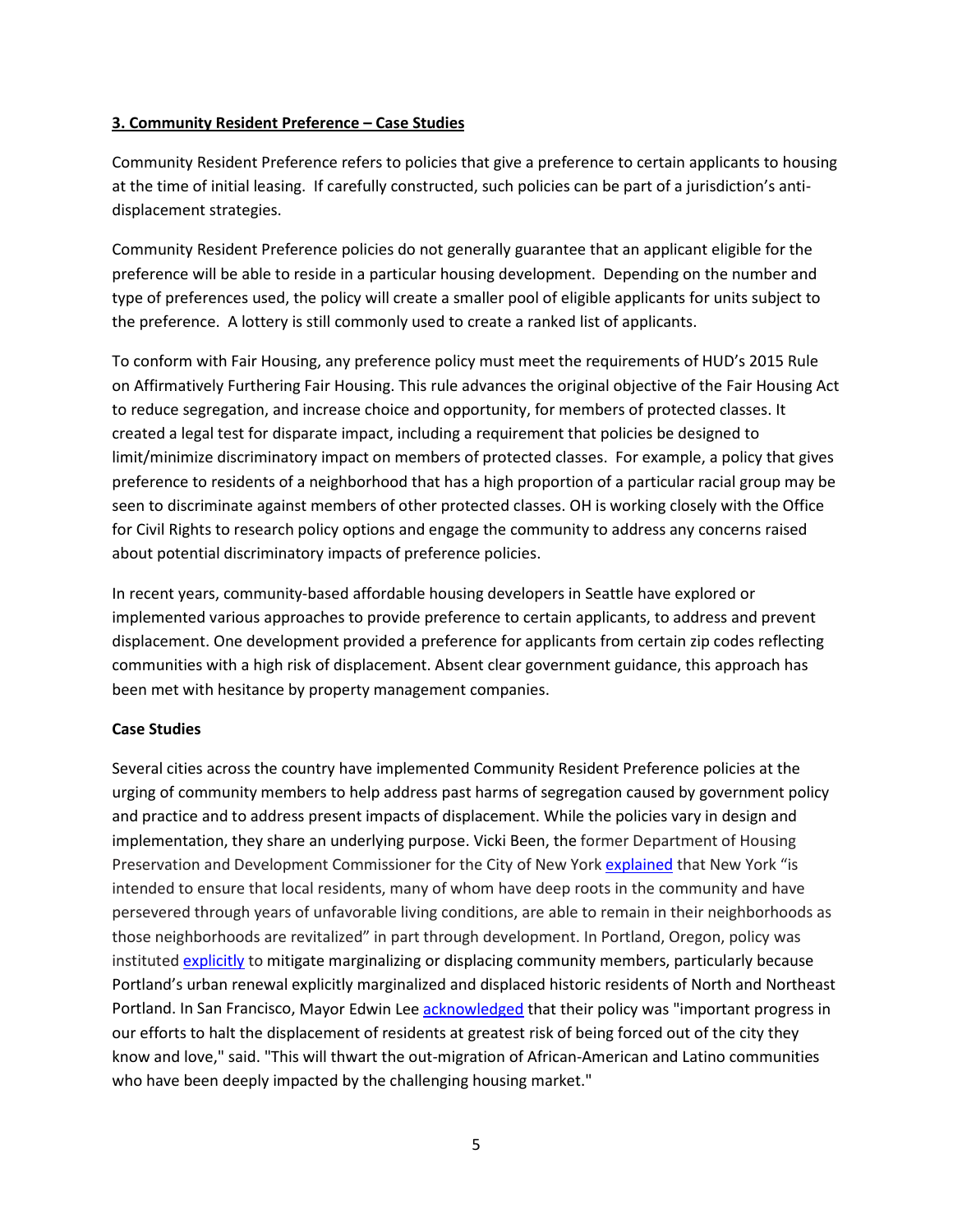These three cities – New York City, Portland and San Francisco -- provide examples of community resident preference as an anti-displacement strategy. Additional information about each city is attached to this memo.

# New York City Community Preference Policy

New York's high housing costs led the City to develop anti-displacement preference policies over 30 years ago. The policy has been changed over the years and challenged successfully in court in certain circumstances. The current challenge in federal district court is being watched nationally.

- In effect since 1980s
- Applies to all funded projects citywide
- 50% of units set-aside for preference during initial lease up only
- Preference for neighborhood residents
- Applicant selected via lottery

# San Francisco Neighborhood Preference Policy

San Francisco's policy gives preference residents living immediately near the project location or in the same City district. The policy applies to projects not using HUD funding. HUD opposed application of this policy to a HUD-funded senior project in the Western Addition district, finding that it could limit equal access to housing and perpetuate segregation, inconsistent with the Civil Rights Related Program Requirement of HUD.

- In effect in 2016
- Previously applied to all funded projects; Now applies unless project is receiving HUD funding
- 40% of units set-aside for preference during initial lease up or initial sale only
- Eligible applicants: reside in same Supervisorial District or within  $\frac{1}{2}$  mile of project
- Applicants selected via lottery

# San Francisco Anti-Displacement Preference Policy

San Francisco negotiated with HUD to develop this policy to replace Neighborhood Preference. The approved policy provides priority access to a portion of units in a development to households living in census tracts that have been identified as having the greatest risk of displacement.

- In effect in 2016
- Applies to certain funded projects in low-income neighborhoods with high displacement risk, as defined by a research analysis conducted by University of California Berkeley.
- 40% of units set-aside for preference during lease up or initial sale only
- Eligible applicants: reside in one of six city neighborhoods that have been identified as having the greatest risk of displacement
- Applicants selected via lottery

# Portland, Oregon, Affordable Housing Preference Policy, N/NE Neighborhood

Portland's policy is designed to give preference to marginalized families with historic roots in North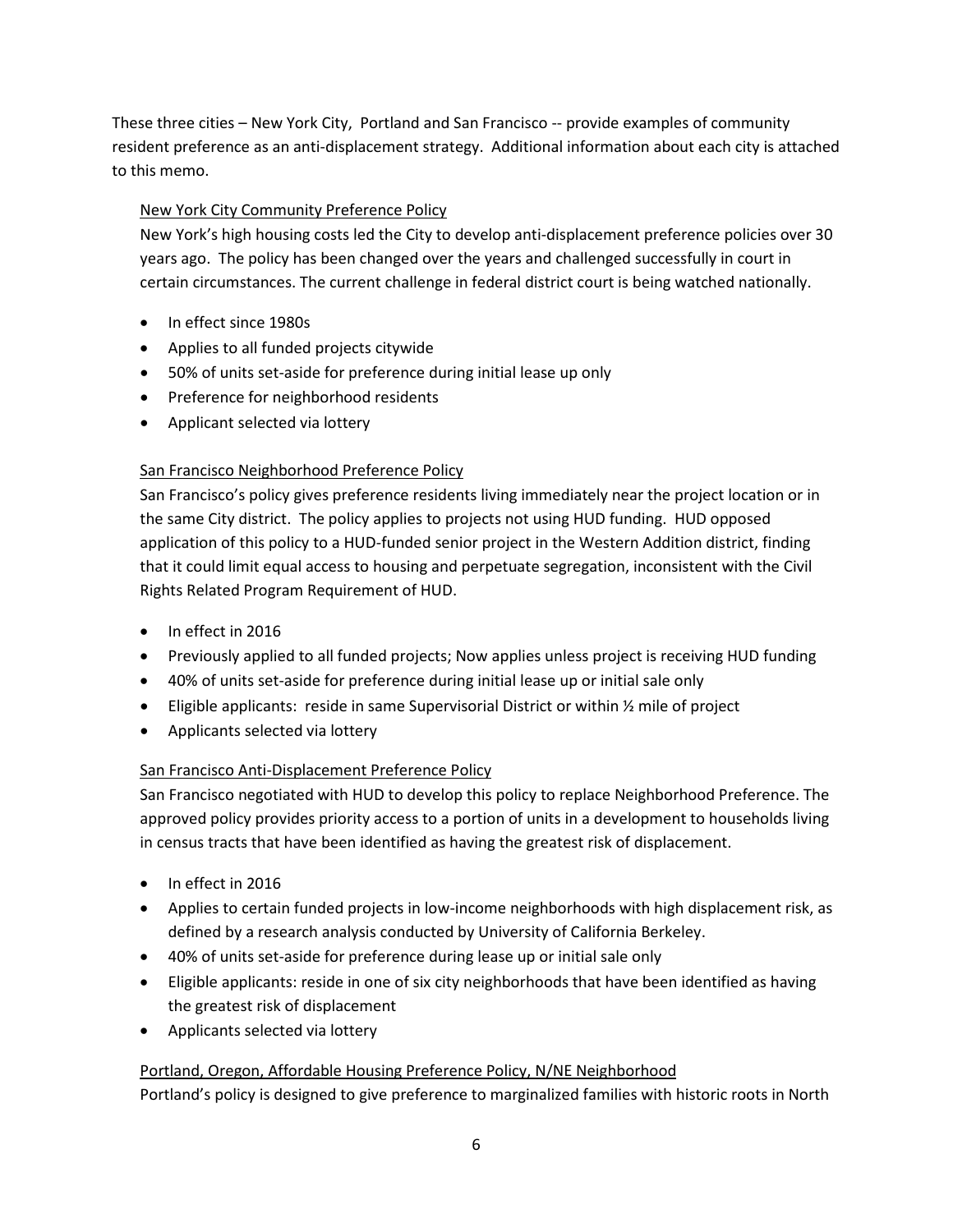and Northeast Portland, neighborhoods affected by Urban Renewal. The policy was developed as part of the North/Northeast Neighborhood Housing Plan, which also provides funds for housing development. The preference is for families currently in the community as well as those who have already been displaced. The policy gives first priority to households displaced by the Portland's seizure of their property by eminent domain for Urban Renewal activities.

- In effect in 2015
- Applies to funded projects in areas of concentrated Urban Renewal activity in N/NE Portland
- 40% of units set-aside for preference during initial lease up or sale only
- Top priority given to households who owned property in North/Northeast Portland that was taken by city government, and to their descendants; preference also given for current or former residents, with a point system.

# **4. Community Resident Preference – Research and Policy Development**

Cities across the country, particularly those facing displacement of low-income communities of color, are considering community resident preference policies. Recent litigation and HUD actions are bringing the issue into more public discussion. National housing and civil rights organizations are examining pros, cons and potential approaches. Examples can be seen in policy papers at [New York University's](http://furmancenter.org/research/iri/discussions/community-preferences-and-fair-housing.) Furman [Center](http://furmancenter.org/research/iri/discussions/community-preferences-and-fair-housing.) for Real Estate & Urban Policy.

Earlier this year, HUD suspended its review of already-submitted local Assessments of Fair Housing (AFH) and put future AFHs on hold to allow time for a Department review of AFH requirements and fair housing policy. Therefore, it is difficult to predict future positions of HUD's fair housing enforcement division on community resident preference policies. (Note: Seattle's AFH was already approved by HUD and the City must still implement all HUD requirements.)

In consultation with national experts, including former HUD Fair Housing officials, several preliminary directions can be taken from recent experience. In designing a community resident preference policy, policymakers should consider:

- Demographic data on geographic areas:
	- o The extent to which policies are informed by reliable demographic data that clearly shows implications of a preference policy for various racial and ethnic groups and other protected classes.
	- o How the scope, scale, and design of geographic boundaries forming the basis of preference policy might promote integration or segregation for current and future populations.
- Data demonstrating displacement:
	- o Whether a policy is justified by data that clearly documents the effects of displacement on various racial and ethnic groups and other protected classes.
- Multiple preference points: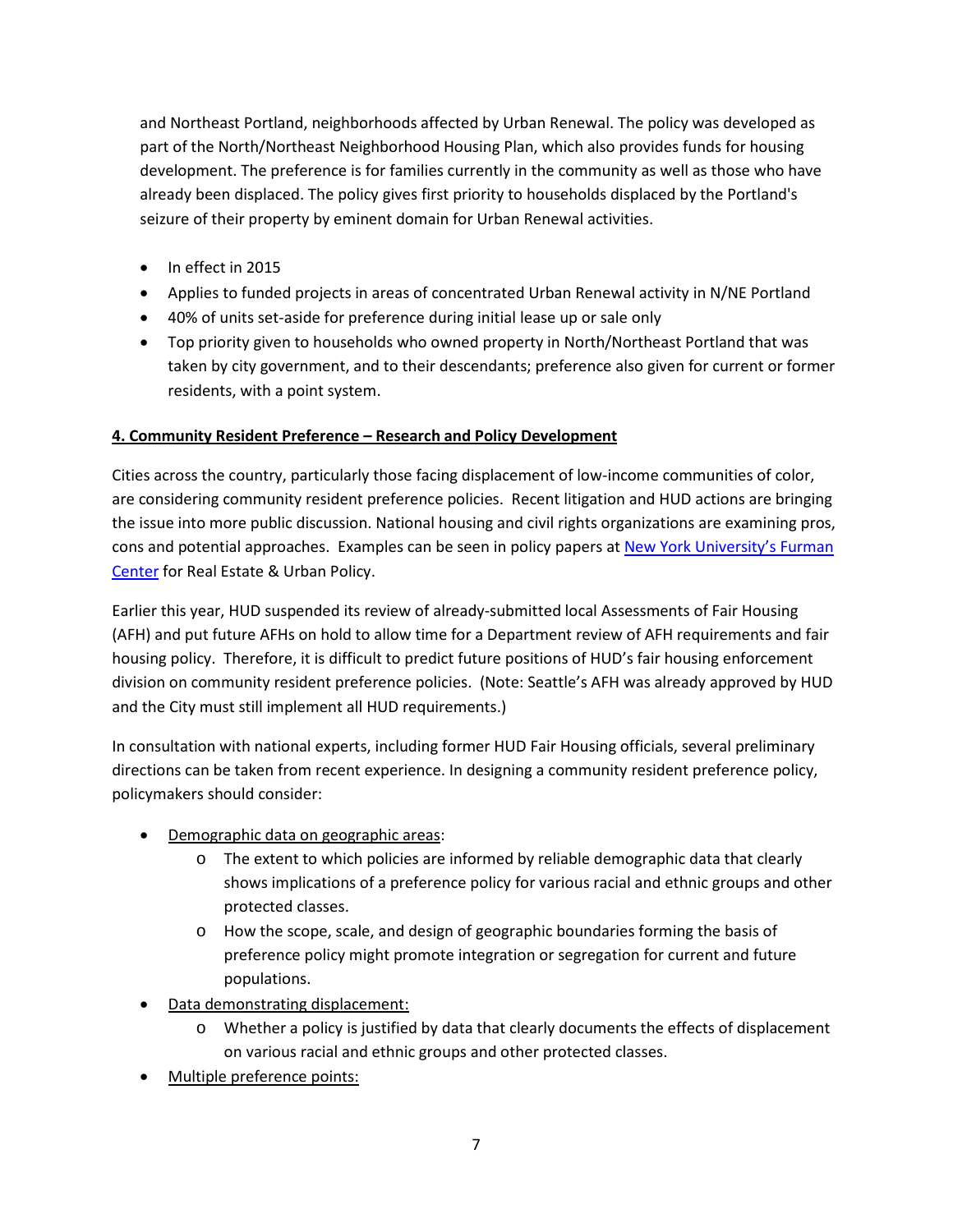- o Whether there is a point system that allows for several criteria to form the basis for applicant selection and preference.
- $\circ$  The extent to which preference policy applies to a portion of, rather than the entirety of, the building.
- o The distinction between a preference policy which determines a household's placement in a lottery, as opposed to their overall eligibility to apply for a development.
- Fund sources:
	- o Whether a development utilizing a preference policy includes federal funds.
	- o Whether various affordable housing fund sources trigger specific marketing, wait list, lottery, or other applicant selection process.

Community resident preference policies have been discussed for many years at the High Cost Cities Housing Forum convened by Enterprise Community Partners, of which OH is a member. There is potential that national convenings will be organized on this topic in the coming year, with likely involvement of the Urban Institute, Enterprise Community Partners, and philanthropic organizations. These convenings may help to hone in on best practices for design of community resident preference policies, such as those identified above.

Office of Housing Next Steps in Collaboration with Office for Civil Rights:

- Further research on existing preference policies: data used to define displacement risk and establish preference areas, lottery systems, evaluation/monitoring
- Track litigation and any HUD actions
- Track and participate in any convenings of cities, community organizations, and fair housing organizations from around the country
- Explore sufficiency and applicability of local data (including underlying indicators in the Growth with Equity Analysis and Tenant Relocation Assistance data) to serve as justification for and design of a potential community resident preference policy in Seattle

# **5. Community Input and Engagement**

Community input is essential to development of affirmative marketing guidance and a potential community resident preference policy guidance. OH is working with OCR to hear from community members and community based organizations about goals, priorities and concerns. This dialogue is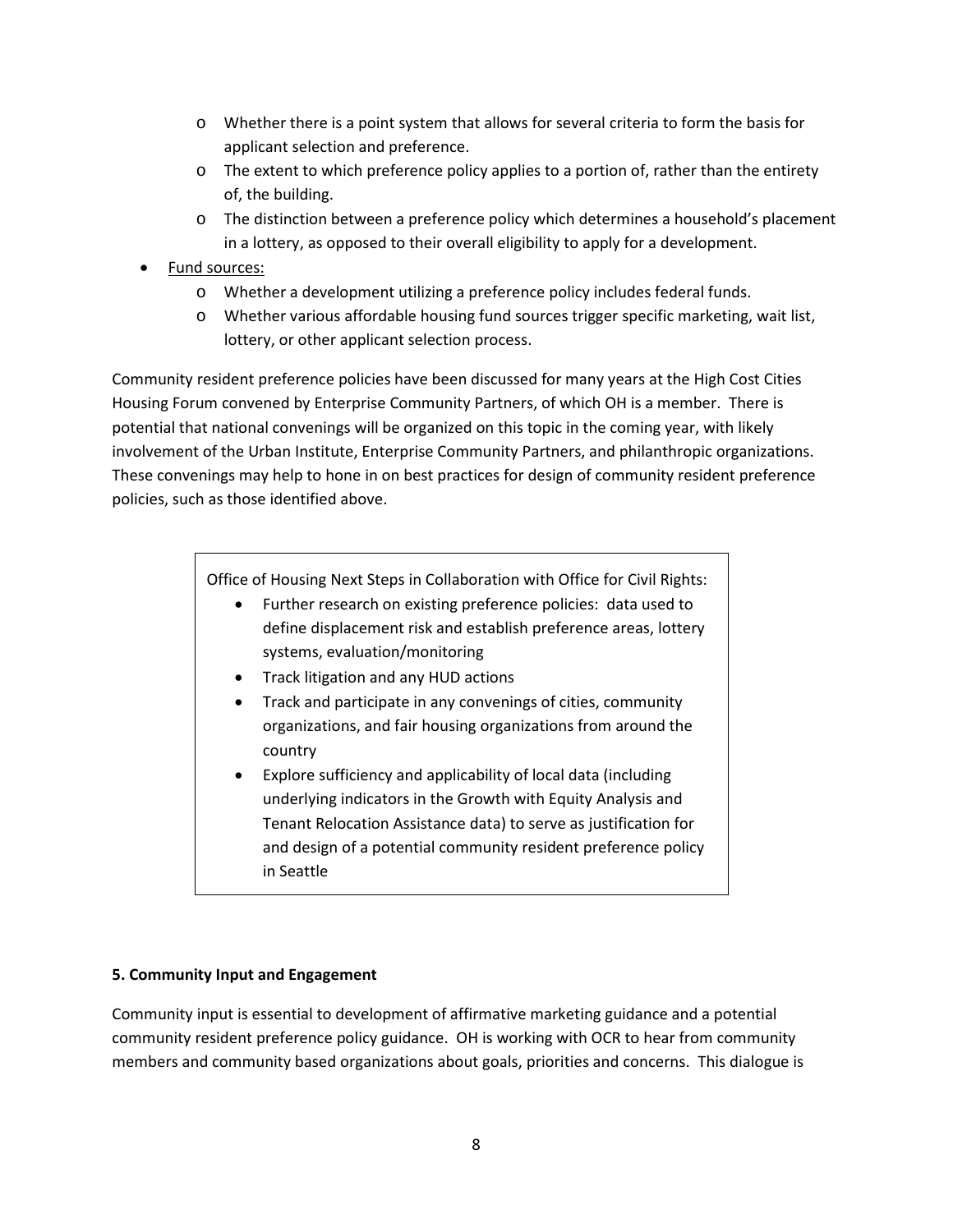underway and will continue to guide policy options development. To date, community engagement has included:

- As mentioned above, affirmative marketing and resident preference were a featured topic at OH's recent workshop *Community Driven Outcomes in Affordable Housing Development*. The discussion covered Seattle's history of housing discrimination and segregation, fair housing policy objectives and requirements; and learnings from the experience of New York, San Francisco, and Portland. The community response reflected the common desire to serve the specific community that is supporting the housing development, and strong concerns about fair housing violations.
- OH presentation to Chinatown International District Community Development and Stabilization Workgroup
- Project-specific discussions as requested by affordable housing providers

Office of Housing Next Steps in Collaboration with Office for Civil Rights:

- Engage with community members and organizations to discuss goals, priorities, concerns and potential unintended consequences of resident preference; focus on engagement with communities of color and impacted communities.
- Engage with fair housing and legal organizations to explore potential risks/unintended consequences of this work.
- Consider approach to engagement with HUD.

#### **Attachments:**

- 1. New York City Community Preference Policy
- 2. City of San Francisco Lottery Preference Programs
- 3. City of Portland Affordable Housing Preference Policy, N/NE Neighborhood

4. Community-Driven Outcomes in Affordable Housing Development workshop: Housing Access for Local Communities session presentation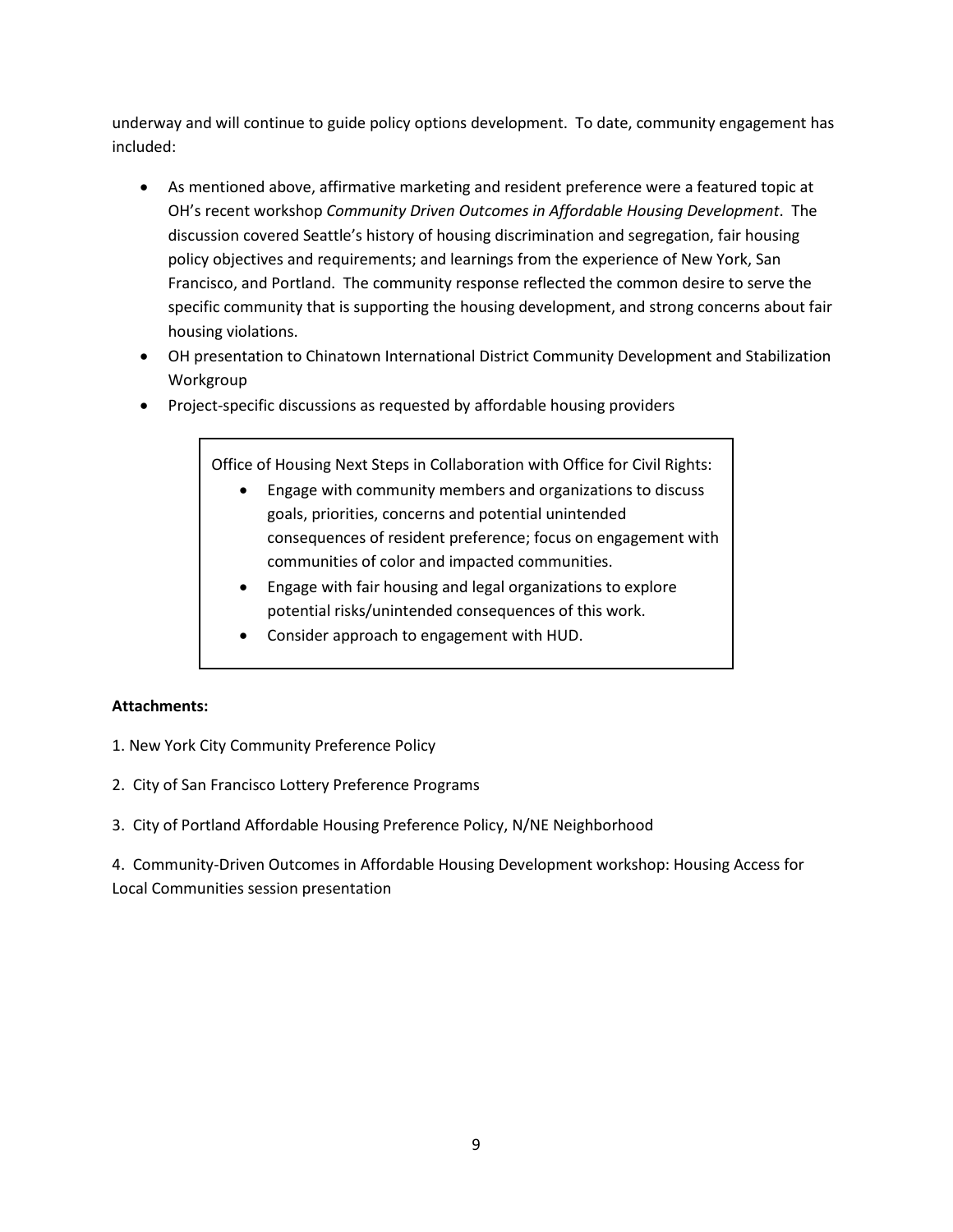# **Attachment 1**

# **New York City; Community Preference Policy**

## **What is the Preference Policy?**

When New York City helps finance the construction or renovation of affordable housing, it requires that in half of the affordable units the property developer give a preference to income-eligible residents of the community board district where the property is built. NYC's districts are defined [here.](http://www.nyc.gov/html/%20cau/html/cb/cb.shtml) The policy is intended is intended to ensure that local residents, many of whom have deep roots in the community and have persevered through years of unfavorable living conditions, are able to remain in their neighborhoods as those neighborhoods are revitalized.

# **How does it work?** <https://www1.nyc.gov/assets/hpd/downloads/pdf/Marketing-Guidelines.pdf> (pg. 27)

The Community Preference is mandatory. The Developer must, during initial rent-up, give an occupancy preference for fifty percent (50%) of the units to applicants who, at the time of application, are residents of the Community District in which the building is located. Applicants with community resident status must meet all other programmatic requirements of the Agency and the Developer (e.g., income qualification, credit worthiness).

If after all applications have been opened and processed the community preference cannot be filled from applicants in the logbook, the Developer must provide a letter to the Agency stating how much of the preference has been achieved. After review, the Agency may waive the remainder of this preference and authorize the Developer to proceed with the remainder of the log sequentially. If the community preference is fully achieved, any remaining community applicants will be processed from the log in the same order as other applicants.

#### **Community Preference Policy Lawsuit:**

In 2015, a federal lawsuit (Winfield v. City of New York) was filed on behalf of on behalf of three black residents New York City. Plaintiffs claim that the Community Preference Policy has a disparate impact on African-American and Latino applicants in "neighborhoods of opportunity," which they assert are predominantly white. They also claim that the Community Preference Policy perpetuates racial segregation in the city and that its promulgation and application constitutes intentional discrimination in violation of the federal Fair Housing Act, 42 U.S.C. §§ 3604.

# <https://ralphlosey.files.wordpress.com/2017/12/winfield-v-city-of-new-york-tar-case.pdf>

The case is continuing to work its way through federal court. The Plaintiffs' attorneys maintain a website showing the status of this litigation: [http://www.antibiaslaw.com/orp.](http://www.antibiaslaw.com/orp)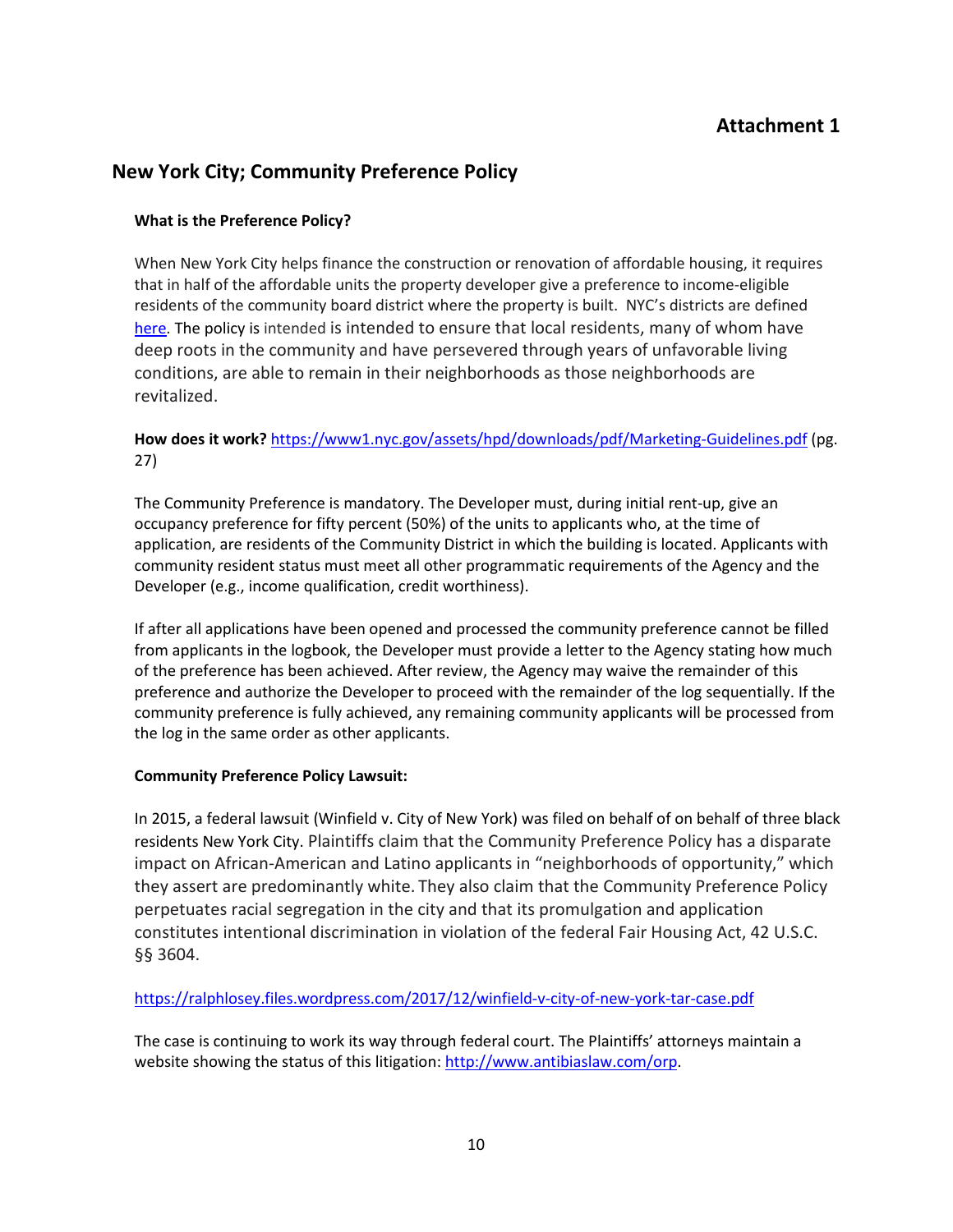### **Media**

<https://consumerfinancialserviceslaw.us/new-york-city-defends-its-community-preference-policy/> <https://www.wsj.com/articles/hud-reviews-new-york-city-affordable-housing-policy-1424399380> [https://papers.ssrn.com/sol3/papers.cfm?abstract\\_id=2815771](https://papers.ssrn.com/sol3/papers.cfm?abstract_id=2815771)

[https://citylimits.org/2016/04/27/advocates-wary-of-lawsuit-over-citys-affordable-housing](https://citylimits.org/2016/04/27/advocates-wary-of-lawsuit-over-citys-affordable-housing-preferences/)[preferences/](https://citylimits.org/2016/04/27/advocates-wary-of-lawsuit-over-citys-affordable-housing-preferences/)

<http://www.nydailynews.com/opinion/perpetuating-segregated-city-article-1.3372393> <http://furmancenter.org/research/iri/discussions/community-preferences-and-fair-housing>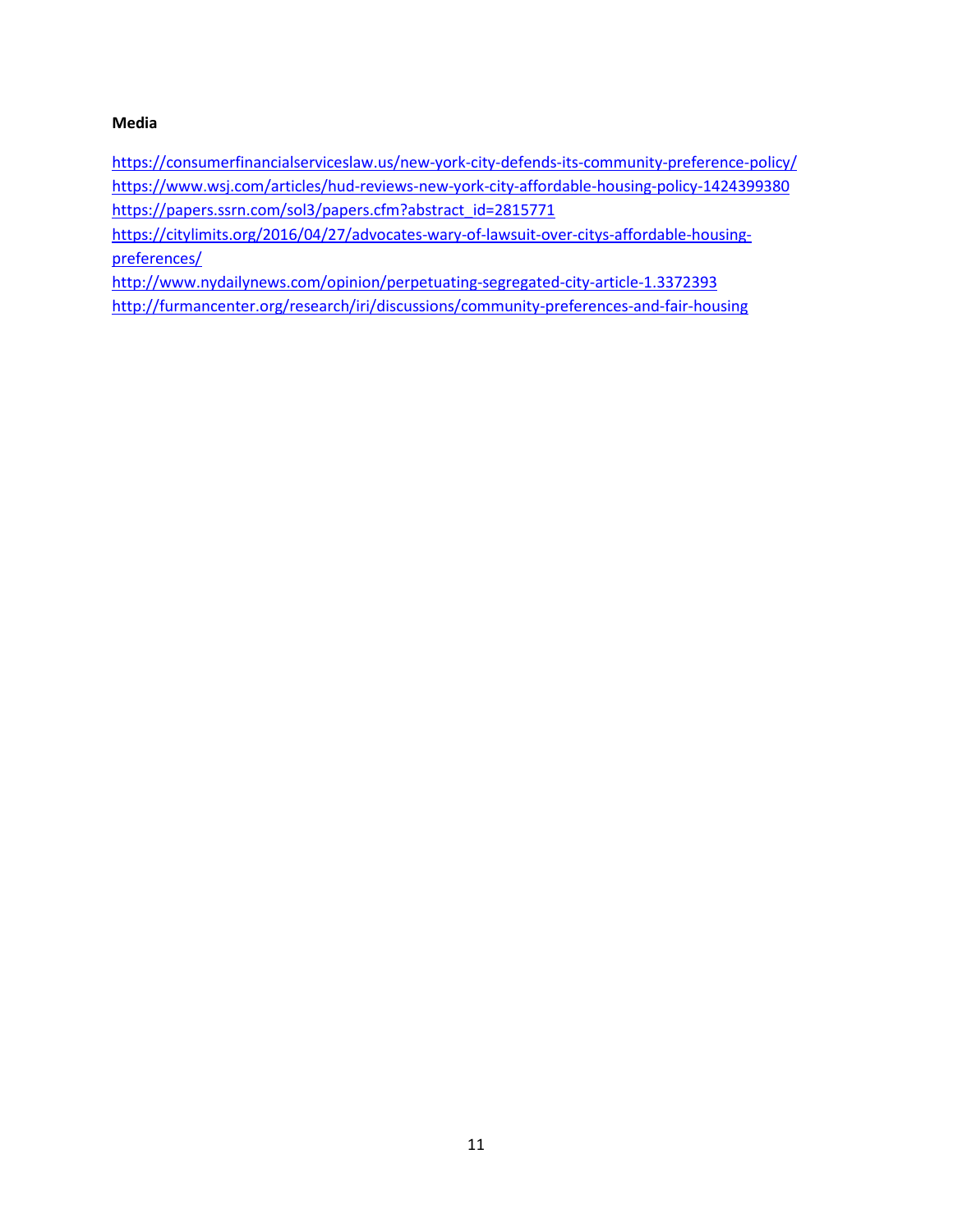# **City of San Francisco Lottery Preference Programs**

<http://sfmohcd.org/lottery-preference-programs>

# **Neighborhood Resident Housing Preference FAQs [excerpt]:** [http://sfmohcd.org/neighborhood-](http://sfmohcd.org/neighborhood-resident-housing-preference)

### [resident-housing-preference](http://sfmohcd.org/neighborhood-resident-housing-preference)

#### **What is the Neighborhood Resident Housing Preference?**

The Neighborhood Resident Housing Preference is designed to benefit residents living in the same neighborhood as projects containing city supported affordable housing units. The preference applies only to new residential developments going through the initial lease-up or sale process and is limited to 40% of the units in the development.

### **How does the Neighborhood Resident Preference help me get housing?**

San Francisco's affordable housing lotteries are very competitive with many eligible applicants for each available unit. The Neighborhood Resident Housing Preference improves the chances for residents of the area around the project by ensuring that 40% of the available units are first offered to neighborhood residents. Applicants who qualify for the preference will be included in a special lottery pool from which residents will be selected for these units. Once 40% of the units are filled from the Neighborhood Preference pool any additional neighborhood residents will be included among other applicants from outside the neighborhood for consideration for the remaining units.

# *Eligibility for neighborhood preference does not guarantee that the holder will be eligible for a City Affordable Housing unit. All applicants will still be required to meet all other eligibility requirements of the unit (e.g. income eligibility, household size requirements, etc.).*

#### **Who is eligible for the preference?**

To be eligible for the neighborhood preference, there must be at least one member of your household who, at the time of application submission, has a primary residence that is located within the same Supervisorial District as the project or within a  $\frac{1}{2}$  mile buffer around the location of the project.

#### **How do I apply for the preference?**

Applying for the preference is as simple as checking the Neighborhood Resident box on the Lottery Application form and providing proof of occupancy. The Mayor's Office of Housing and Community Development will use its Geographic Information System (GIS) to verify whether your addresses qualifies and will post a list of applicants who qualify before the lottery.

# **Anti-Displacement Housing Preference [excerpt]** [http://sfmohcd.org/anti-](http://sfmohcd.org/anti-displacement-housing-preference)

[displacement-housing-preference](http://sfmohcd.org/anti-displacement-housing-preference)

The Mayor's Office of Housing and Community Development has worked with the federal Department of Housing and Urban Development (HUD) and the state of California Department of Housing and Community Development to craft an appropriate implementation program for lottery preferences. Recognizing that San Francisco must act to protect residents being priced out of the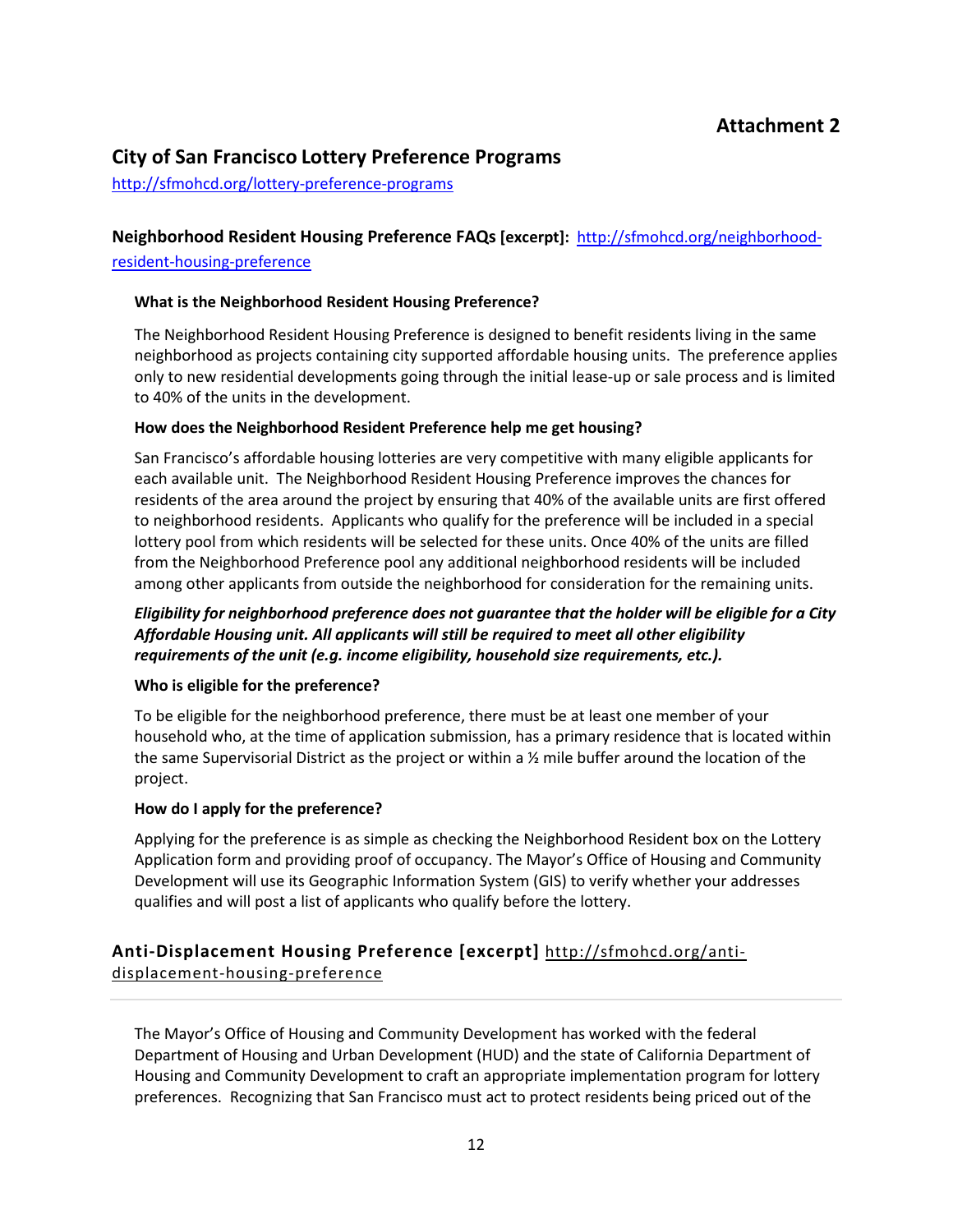City in the current housing environment, the Anti-Displacement Housing Preference will apply to certain new affordable housing projects. For projects where this preference applies, the preference allows up to 40% of units to be prioritized for residents who live in low-income neighborhoods undergoing extreme displacement pressure. Lottery preference will be given to households living in census tracts that have been identified as having the greatest risk of displacement. These districts are located citywide, and include census tracts in the Western Addition, Bayview, the Mission, the Richmond, Russian Hill, and South of Market neighborhoods.

## **Eligibility for Preference Status**

To be eligible for the Anti-Displacement Housing Preference (ADHP), a Household must include at least one member who, at application submission, lives in one of the census tracts listed in the San Francisco Census Tracts with Highest Risk of Displacement document. These census tracts are also identified in the: [Map of Census Tracts Eligible for Anti-Displacement Preference"](http://sfmohcd.org/sites/default/files/Documents/MOH/Map%20of%20Census%20Tracts%20Eligible%20for%20Anti-Displacement%20Preference_1.pdf) and [Census Tracts](http://sfmohcd.org/sites/default/files/Documents/MOH/Census%20Tracts%20Eligible%20for%20Anti-Displacement%20Preference_1.pdf)  [Eligible for Anti-Displacement Preference.](http://sfmohcd.org/sites/default/files/Documents/MOH/Census%20Tracts%20Eligible%20for%20Anti-Displacement%20Preference_1.pdf) MOHCD will use its Geographic Information System (GIS) to determine which applicant addresses are eligible for the preference. The list of applicants (identified by their unique 'lottery ticket' numbers) who qualify for the Anti-Displacement Housing Preference will be listed on the project posting at [http://housing.sfgov.org](http://housing.sfgov.org/) one week prior to the lottery.

#### **Media**

### Excerpt from NP[R story:](https://www.npr.org/2016/09/23/495237494/feds-to-allow-preferences-for-low-income-applicants-in-s-f-housing-complex)

[HUD originally objected](http://www.npr.org/2016/09/16/494266208/how-equal-access-is-helping-drive-black-renters-out-of-their-neighborhood) to the city's initial plan to grant "neighborhood preferences" to seniors residing mainly in the Western Addition — many of them African-Americans — applying for residency in the federally financed complex. Officials argued that such preferences violated the 1968 Fair Housing Act by limiting equal access and perpetuating segregation in the historically African-American neighborhood.

### . . .

In a Wednesday letter to Mayor Lee, Assistant Secretary for Fair Housing and Equal Opportunity Gustavo Velasquez wrote: "HUD can support an 'anti-displacement' preference for 40 percent of the units, where residents from throughout the city are eligible for the preferences and where race is not considered in the selection process."

#### . . .

In essence, HUD told San Francisco to expand the pool of residents who are eligible for the housing to other neighborhoods in addition to the mostly black Western Addition. This brings the city in line with laws that requires equal access.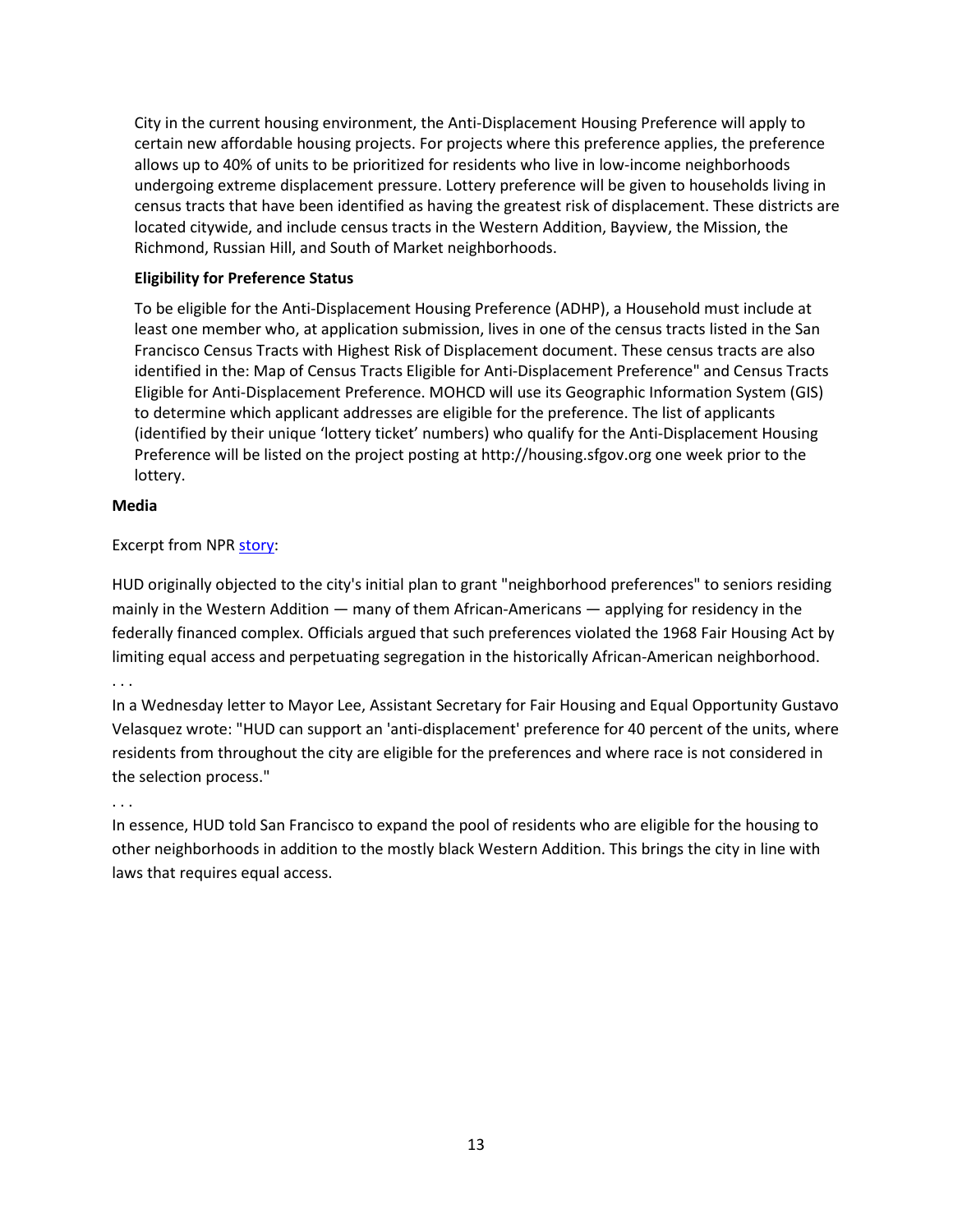# **City of Portland, Affordable Housing Preference Policy, N/NE Neighborhood**

## **Portland Housing Bureau, N/NE Neighborhood**

https://www.portlandoregon.gov/phb/72705

#### **N/NE Neighborhood Housing Plan, Executive Summary, p. 4**

#### **Who has Access –**

Decades of involuntary displacement have led to a community very different from the one that existed three or more decades ago. Much has been lost and some of that is due to who has (or had) access. Access is fundamentally about equity not just in North/Northeast Portland, but the city as a whole.

### *Start Immediately*

5. **Preference for Community Residents and those Displaced –** People displaced or at risk of displacement from the study area will have priority access to housing developed through this initiative. Similar policies have been implemented in New York, Massachusetts, California, as well as through Home Forward here in Portland. The Bureau has been and will continue to work with the City Attorney's office and the Office of Equity and Human Rights to develop this program's mechanics.

6. **Outreach and Engagement –** Engage with owners and developers of private market developments in N/NE Portland to create knowledge and opportunity for marketing vacancies in the local neighborhood. (Similar strategies will be required for all homes created with Strategy funds.)

# *Next Up*

7. **Screening Criteria –** Collaborate with community-based organizations to enhance implementation of existing effective programs like Rent Well. Also, work with owners and property managers as well as community-based organizations such as the Urban League to implement best practices for tenant screening that do not have unintended negative consequences for communities of color

for the City's rental and homeownership opportunities in the Interstate Corridor Urban Renewal Area.

# **FAQs Excerpt** [https://www.portlandoregon.gov/phb/article/671059]

# **What is the N/NE Preference Policy?**

Recognizing that past City actions have marginalized and displaced many longtime residents of North and Northeast Portland, the Portland Housing Bureau (PHB) developed the Affordable Housing Preference Policy as a tool to prioritize impacted households for PHB housing opportunities in the area. The Preference Policy aims to address the ongoing impact of this legacy by giving priority to households with generational ties to N/NE Portland—i.e.: current and former residents of specific areas that were subject to high levels of urban renewal, and their descendants. View maps of these [areas here.](https://www.portlandoregon.gov/phb/article/656409) **Note:** The Preference Policy determines the order of applicants on waiting lists for housing, not their eligibility for housing programs.